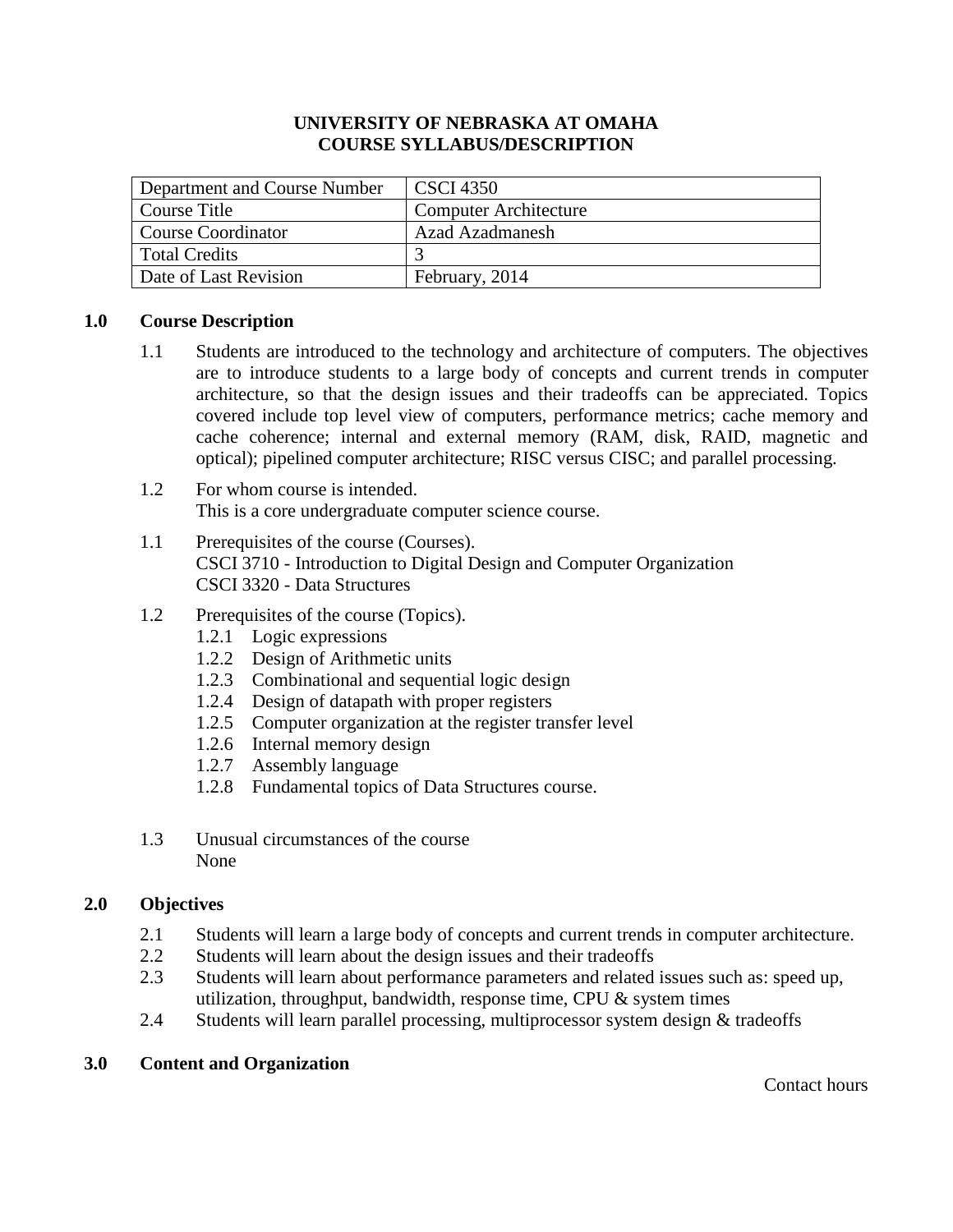| 3.1 | Introduction<br>3.1.1<br>3.1.2   | <b>Computer Organization versus Computer Architecture</b><br><b>Computer Evolution and Performance</b><br>3.1.3 Pentium Evolution<br>3.1.4 Performance measures<br>3.1.4.1 Response time<br>3.1.4.2 Throughput<br>3.1.4.3 Comparing design alternatives<br>3.1.4.4 Benchmarking programs<br>3.1.4.5 Average execution times<br>3.1.4.6 Weighted execution times<br>3.1.4.7 Speedup<br>3.1.4.8 Clock cycles and instruction count<br>3.1.4.9 MIPS                                                                                                                    | 4.0 |
|-----|----------------------------------|---------------------------------------------------------------------------------------------------------------------------------------------------------------------------------------------------------------------------------------------------------------------------------------------------------------------------------------------------------------------------------------------------------------------------------------------------------------------------------------------------------------------------------------------------------------------|-----|
| 3.2 | 3.2.1<br>3.2.3                   | Top Level View of Computers<br>Computer components<br>3.2.2 Interconnection structures<br><b>Buses</b><br>3.2.3.1 Synchronous versus Asynchronous communication<br>3.2.3.2 Bus interconnections<br>3.2.3.3 PCI, PCI <sub>e</sub> , and SCSI bus systems                                                                                                                                                                                                                                                                                                             | 3.0 |
| 3.3 | 3.3.4<br>3.3.5                   | <b>Cache Memory</b><br>3.3.1 Computer memory system overview<br>3.3.2 Cache memory principles<br>3.3.3 Elements of cache design<br>3.3.3.1 Direct mapped<br>3.3.3.2 Set associative<br>3.3.3.3 Fully associative<br>3.3.3.4 Miss, hits, and penalties<br>3.3.3.5 Cache block replacement strategies<br>3.3.3.6 Cache write strategies<br>3.3.3.7 TLB, Pre-fetching<br>Multicore cache architecture<br>Cache coherence<br>3.3.5.1 Centralized versus distributed memory<br>3.3.5.2 Multilevel cache<br>3.3.5.3 Directory based protocols<br>3.3.5.4 Snoopy protocols | 9.0 |
| 3.4 | 3.4.1<br>3.4.2<br>3.4.3<br>3.4.4 | <b>Internal Memory</b><br>Memory interleaving<br>Memory design out of smaller chips<br>Memory bandwidth<br>Virtual versus physical addresses                                                                                                                                                                                                                                                                                                                                                                                                                        | 7.0 |

3.4.5 Page tables and address translation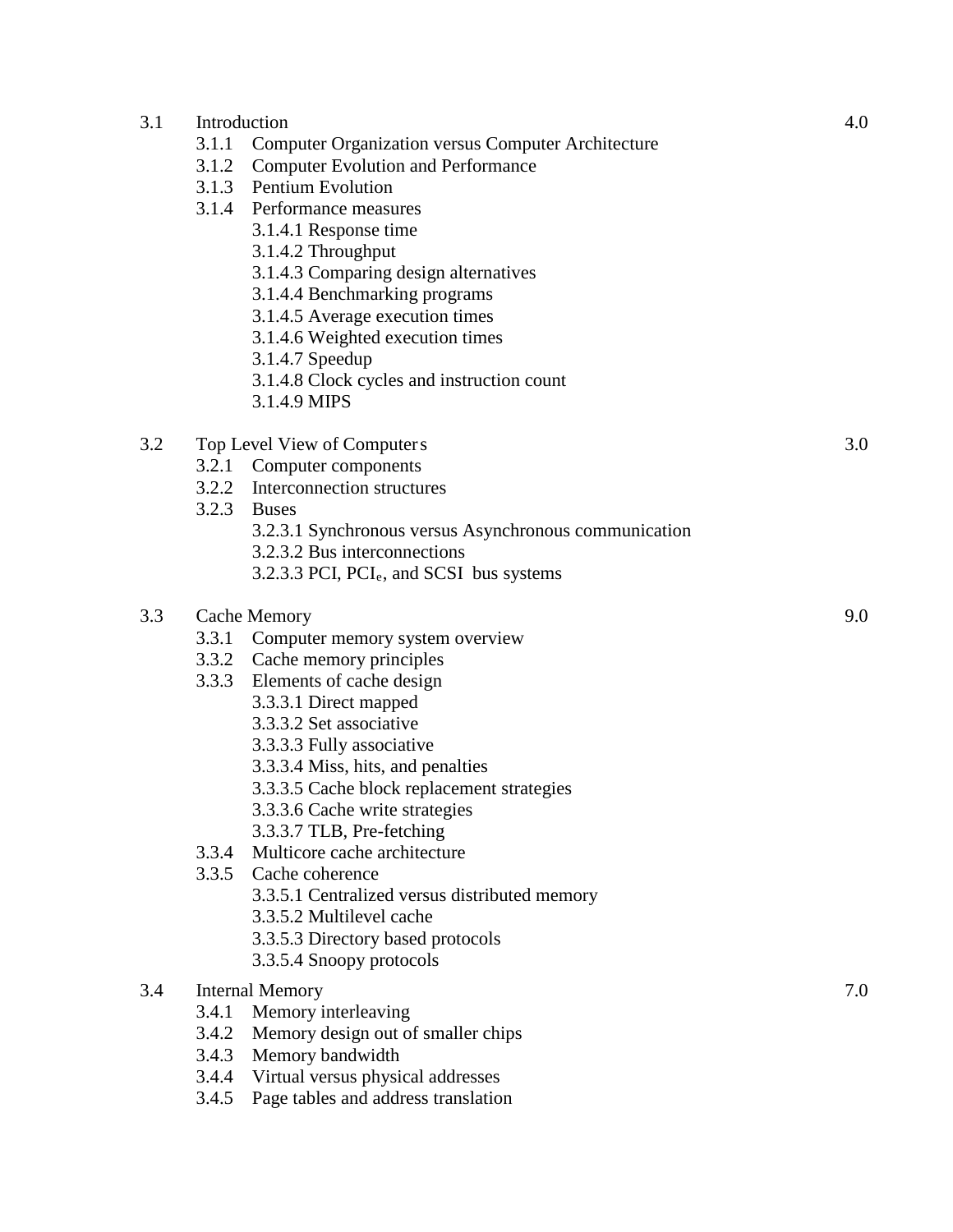| 3.5 | <b>External Memory</b><br>Introduction & performance relation to cache/memory/CPU<br>3.5.1<br>3.5.2 Magnetic disk<br>3.5.3 RAID<br>3.5.4 Optical memory<br>3.5.5 Magnetic tape                                                                                                                                                                                                                                                                                                                                                                                                                      | 2.0  |
|-----|-----------------------------------------------------------------------------------------------------------------------------------------------------------------------------------------------------------------------------------------------------------------------------------------------------------------------------------------------------------------------------------------------------------------------------------------------------------------------------------------------------------------------------------------------------------------------------------------------------|------|
| 3.6 | <b>Instruction Sets:</b><br>3.6.1 MIPS instructions and addressing modes<br>3.6.2 MIPS instruction set architecture                                                                                                                                                                                                                                                                                                                                                                                                                                                                                 | 2.0  |
| 3.7 | Pipelined Processor Structure and Function<br>3.7.1 Instruction cycle and pipelining<br>3.7.2 Pentium processor                                                                                                                                                                                                                                                                                                                                                                                                                                                                                     | 1.0  |
| 3.8 | RISC vs. CISC<br>3.8.1 Large register files<br>3.8.2 Compiler based register optimization<br>3.8.3 RISC and CISC architecture & controversy<br>3.8.4 Pipelining<br>3.8.4.1 Introduction<br>3.8.4.2 MIPS pipeline cycles and micro-instructions<br>3.8.4.3 MIPS stage and interstage architectures<br>3.8.4.4 MIPS 4000<br>3.8.4.5 Pipeline performance<br>3.8.4.6 Hazards (data, control, structural)<br>3.8.4.7 Data hazards<br>3.8.4.8 Pipeline stalls<br>3.8.4.9 Forwarding<br>3.8.4.10<br>Instruction reordering<br>3.8.4.11 Delay instructions<br>3.8.4.12<br>Detection of stalls & forwarding | 12.0 |
| 3.9 | <b>Parallel Processing</b><br>Taxonomy of parallel architectures<br>3.9.1<br>Symmetric multiprocessors<br>3.9.2<br>Cache coherence and MESE protocol<br>3.9.3<br>Clusters<br>3.9.4                                                                                                                                                                                                                                                                                                                                                                                                                  | 2.0  |

# **4.0 Teaching Methodology**

4.1 Methods to be used

Teaching methods will include in-class lectures and problem solving, homework assignments, case studies, and in-class exams.

4.2 Student role in the course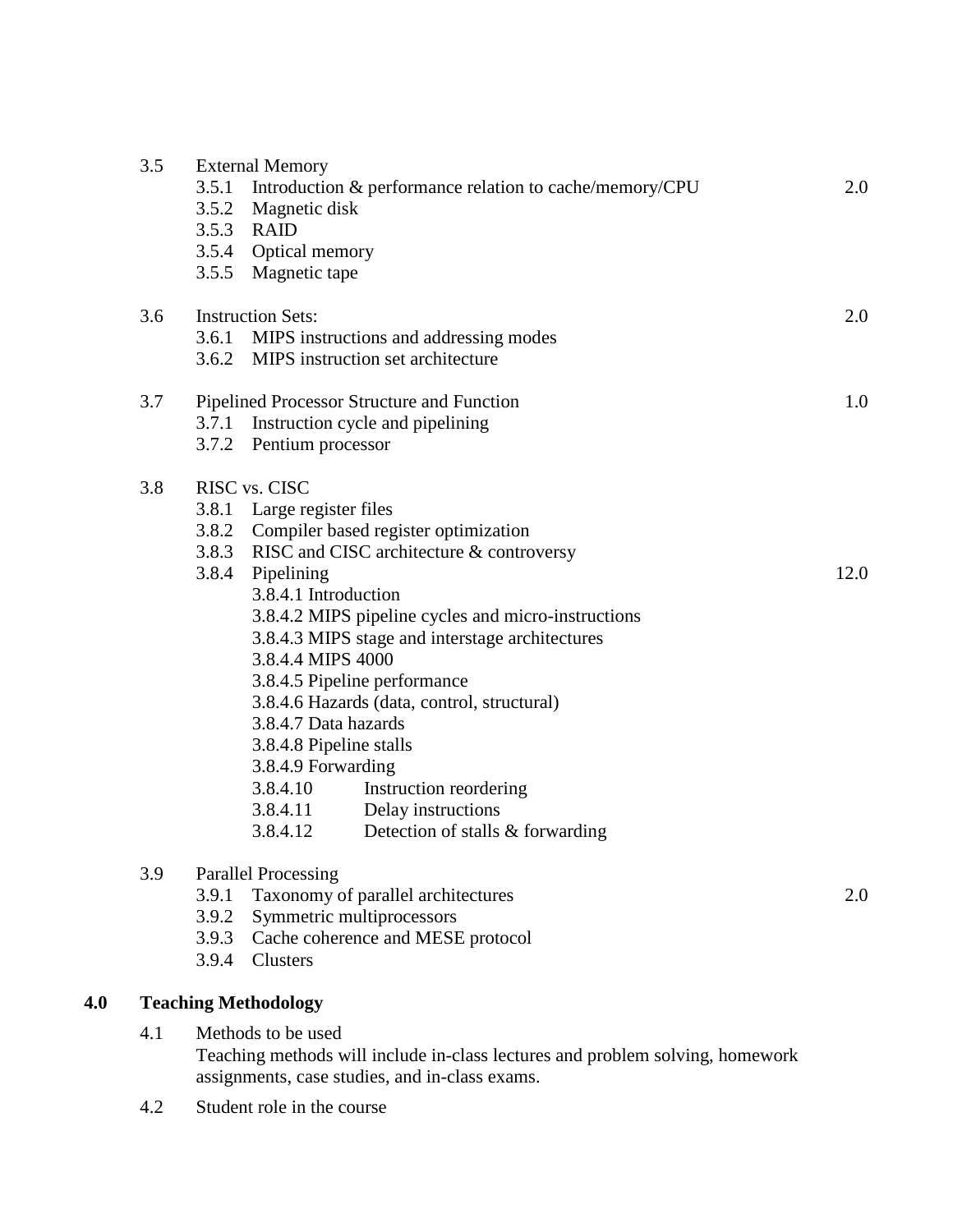Students are expected to attend all lectures, participate in class discussions, and complete assigned homework and examinations.

4.3 Contact hours Three hours per week

# **5.0 Evaluation**

5.1 Type of student projects that will be the basis for evaluating student performance, specifying distinction between undergraduate and graduate, if applicable. For laboratory projects, specify the number of weeks spent on each project).

The students will be expected to complete homework assignments, examinations, and participate in class discussions.

5.2 Basis for determining the final grade (Course requirements and grading standards) specifying distinction between undergraduate and graduate, if applicable

| Written homework     | 25% |
|----------------------|-----|
| Examination 1        | 25% |
| <b>Examination 2</b> | 25% |
| Final examination    | 25% |

5.3 Grading scale and criteria

| <b>Percent</b> | Grade | <b>Percent</b> | Grade |
|----------------|-------|----------------|-------|
| $97 - 100$     | A+    | $77 - 79$      |       |
| $94 - 96$      |       | $70 - 76$      |       |
| $90 - 93$      | A–    | $70 - 73$      |       |
| $87 - 89$      | B+    | $67 - 69$      | $D+$  |
| $84 - 86$      | R     | $64 - 66$      |       |
| $80 - 83$      |       | $60 - 63$      |       |

# **6.0 Resource Material**

- 6.1 Textbooks and/or other required readings used in course William Stallings, *Computer Organization & Architecture*, Prentice Hall, 2013.
- 6.2 Other suggested reading materials, if any Hennessy & Patterson, *Computer Architecture: A Quantitative Approach*, Morgan Kaufman, 2003.

Patterson and Hennessey, *Computer Organization and Design*, Morgan Kaufman, 2001 Hayes, *Computer Architecture and Organization*, McGraw Hill

- 6.3 Other sources of information Relevant Internet websites, which discuss various state-of-the-art topics
- 6.4 Current bibliography of resource for student's information None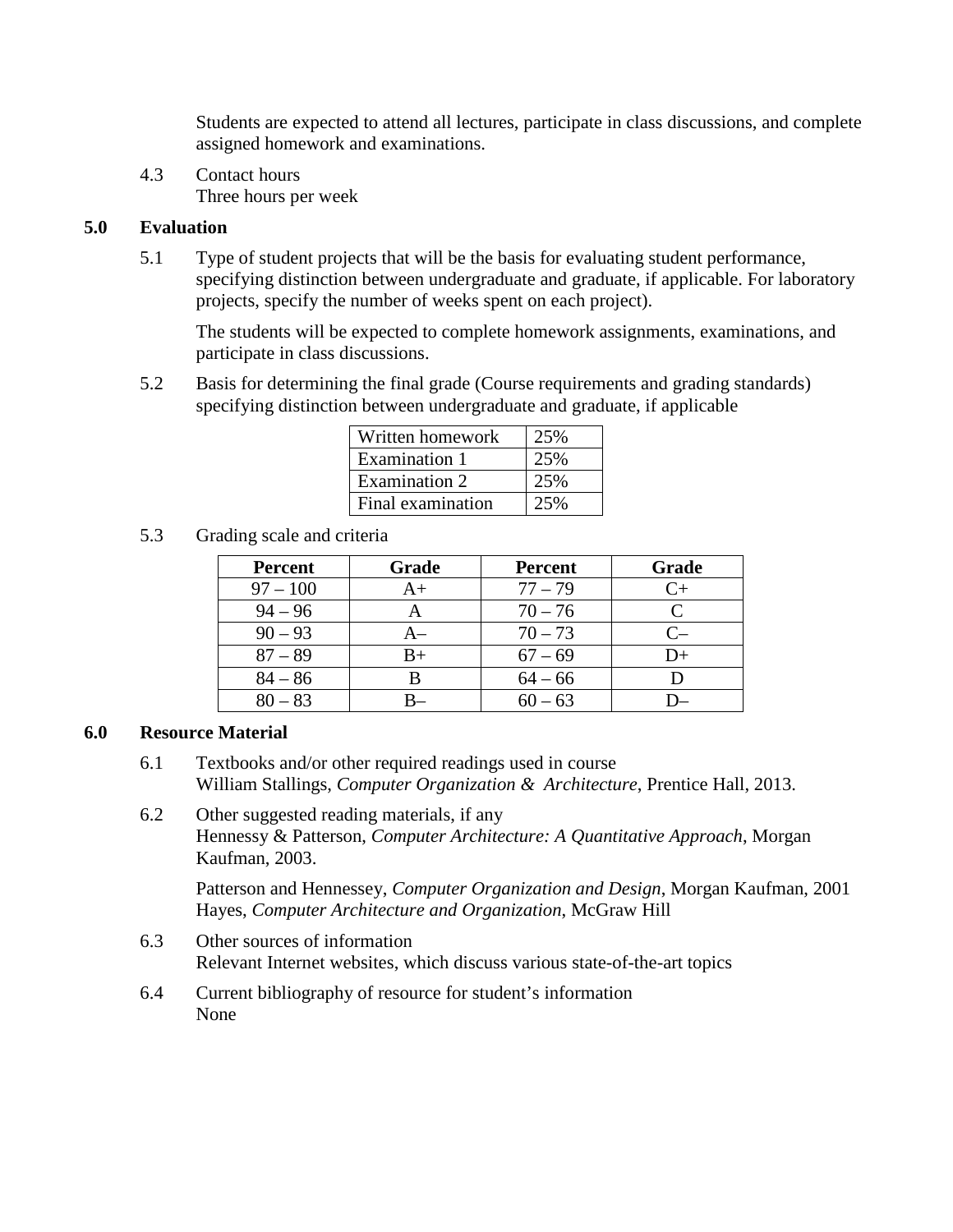## **7.0 Computer Science Accreditation Board (CSAB) Category Content (class time in hours)**

| <b>CSAB Category</b>                   | Core | Advanced |
|----------------------------------------|------|----------|
| Data structures                        |      |          |
| Computer organization and architecture | 18   | $2\pi$   |
| Algorithms and software design         |      |          |
| Concepts of programming languages      |      |          |

#### **8.0 Oral and Written Communications**

Every student is required to submit at least  $\_\_0$  written reports (not including exams, tests, quizzes, or commented programs) to typically  $\_\_0$  pages and to make  $\_\_0$  oral presentations of typically \_\_0\_\_\_ minutes duration. Include only material that is graded for grammar, spelling, style, and so forth, as well as for technical content, completeness, and accuracy.

#### **9.0 Social and Ethical Issues**

No coverage

#### **10.0 Theoretical content**

Please list the types of theoretical material covered, and estimate the time devoted to such coverage.

|                                                             | Contact hours |
|-------------------------------------------------------------|---------------|
| Pipelining, Memory, Storage, Multiprocessor, Multicore, Bus |               |
| Computer performance parameters                             |               |

#### **11.0 Problem analysis**

The course involves learning different design issues and trade-offs. The students are challenged to apply the design techniques learned through the course to analyze and solve specified problems in computer architecture.

## **12.0 Solution design**

Students taking the course are expected to develop and/or analyze the hardware design problems for all the problems given as part of the homework assignments, in class problems, and examinations.